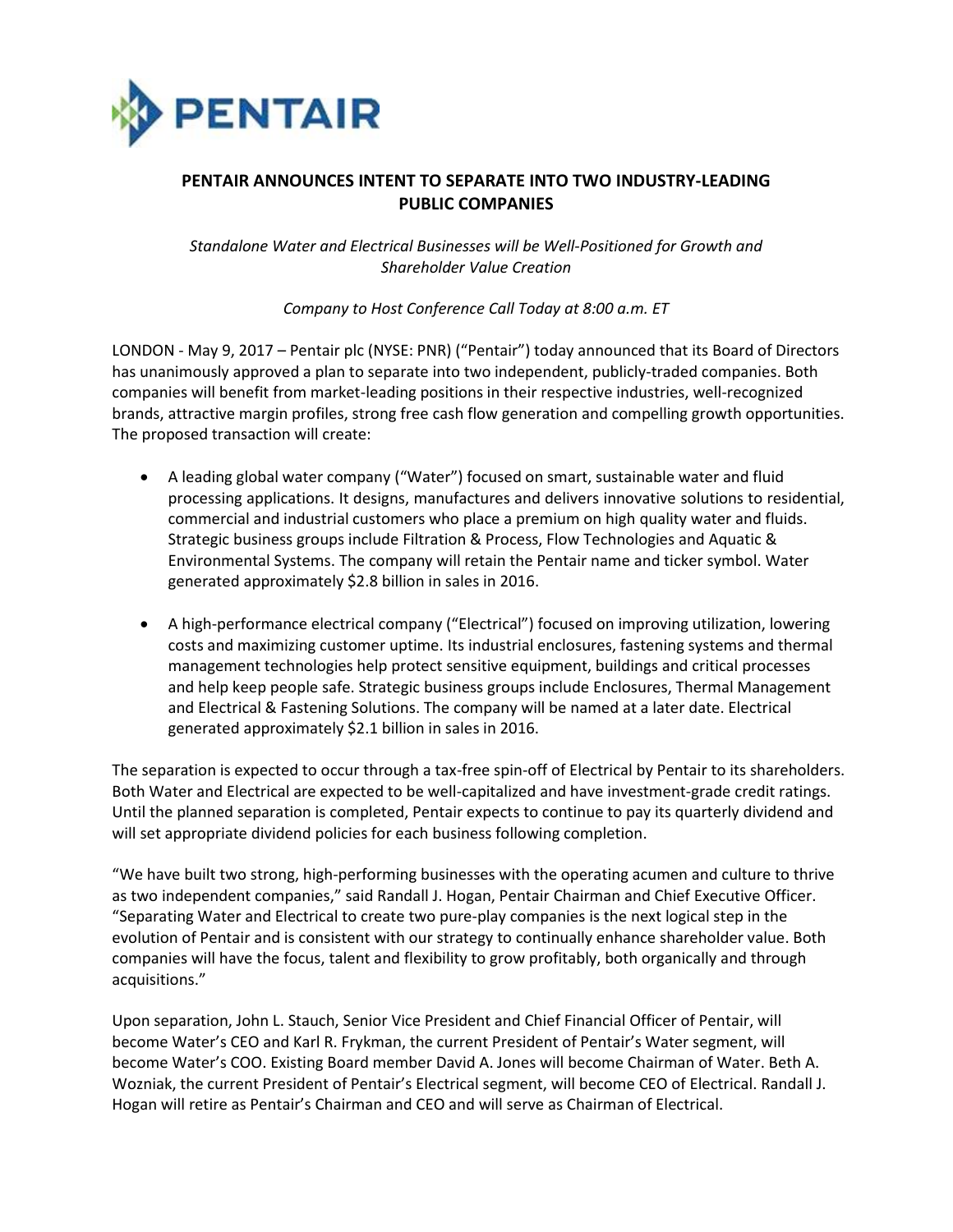"We are grateful for Randy's leadership and are excited that we will continue to benefit from his expertise as he assumes the role of Chairman of Electrical," said William T. Monahan, Lead Director of Pentair. "During his 17 years as CEO, the Company has dramatically transformed and delivered more than a six-fold increase in market capitalization."

# **TRANSACTION DETAILS**

Pentair expects to complete the separation in the second quarter of 2018, subject to satisfaction of customary conditions, including obtaining final approval from the Pentair Board of Directors, receipt of tax opinions and rulings and effectiveness of appropriate filings with the U.S. Securities and Exchange Commission.

Upon completion of the spin-off, Electrical will become an independent publicly-traded company and Pentair shareholders will receive shares of Electrical on a pro rata basis. Details of the distribution will be included in the Form 10 registration statement. Water is expected to maintain Pentair's existing incorporation and tax residency and Electrical is anticipated to have a similar incorporation and tax residency.

## **ADVISORS**

Goldman Sachs & Co. LLC is acting as sole financial advisor and Foley & Lardner LLP is acting as legal advisor to Pentair.

## **CONFERENCE CALL**

Pentair Chairman and CEO Randall J. Hogan will discuss the transaction on a conference call with investors at 8:00 a.m. Eastern today. A live audio webcast of the call, along with the related presentation, can be accessed in the Investors section of the company's website, [pentair.com,](http://www.pentair.com/) shortly before the call begins, or by dialing 800-706-6748 or 973-638-3449 along with conference number 20042469. A replay of the conference call will be made accessible once it becomes available and will remain accessible through June 9, 2017 by dialing 855-859-2056 or 404-537-3406 along with the conference number 20042469. The webcast and presentation will be archived on the company's website following the conclusion of the event.

# **ABOUT PENTAIR PLC**

Pentair plc (NYSE: PNR) is a global company dedicated to building a safer, more sustainable world. Pentair delivers industry leading products, services and solutions that help people make the best use of the resources they rely on most. Its technology moves the world forward by ensuring that water is plentiful, useful and pure, and that critical equipment and those near it are protected. With 2016 revenues of \$4.9 billion, Pentair employs approximately 19,000 people worldwide. To learn more, visit [pentair.com.](http://www.pentair.com/)

#### **FORWARD-LOOKING STATEMENTS**

This press release contains statements that we believe to be "forward-looking statements" within the meaning of the Private Securities Litigation Reform Act of 1995. All statements, other than statements of historical fact are forward-looking statements, including, but not limited to, statements that relate to the intent to create two independent companies following the proposed separation, the anticipated benefits of the proposed separation, the tax-free nature of the proposed separation, the expected credit profiles of the independent companies, and the expected timing of the proposed separation . Without limitation, any statements preceded or followed by or that include the words "targets," "plans," "believes," "expects," "intends," "will," "likely," "may," "anticipates," "estimates," "projects," "should," "would," "positioned," "strategy," "future" or words, phrases or terms of similar substance or the